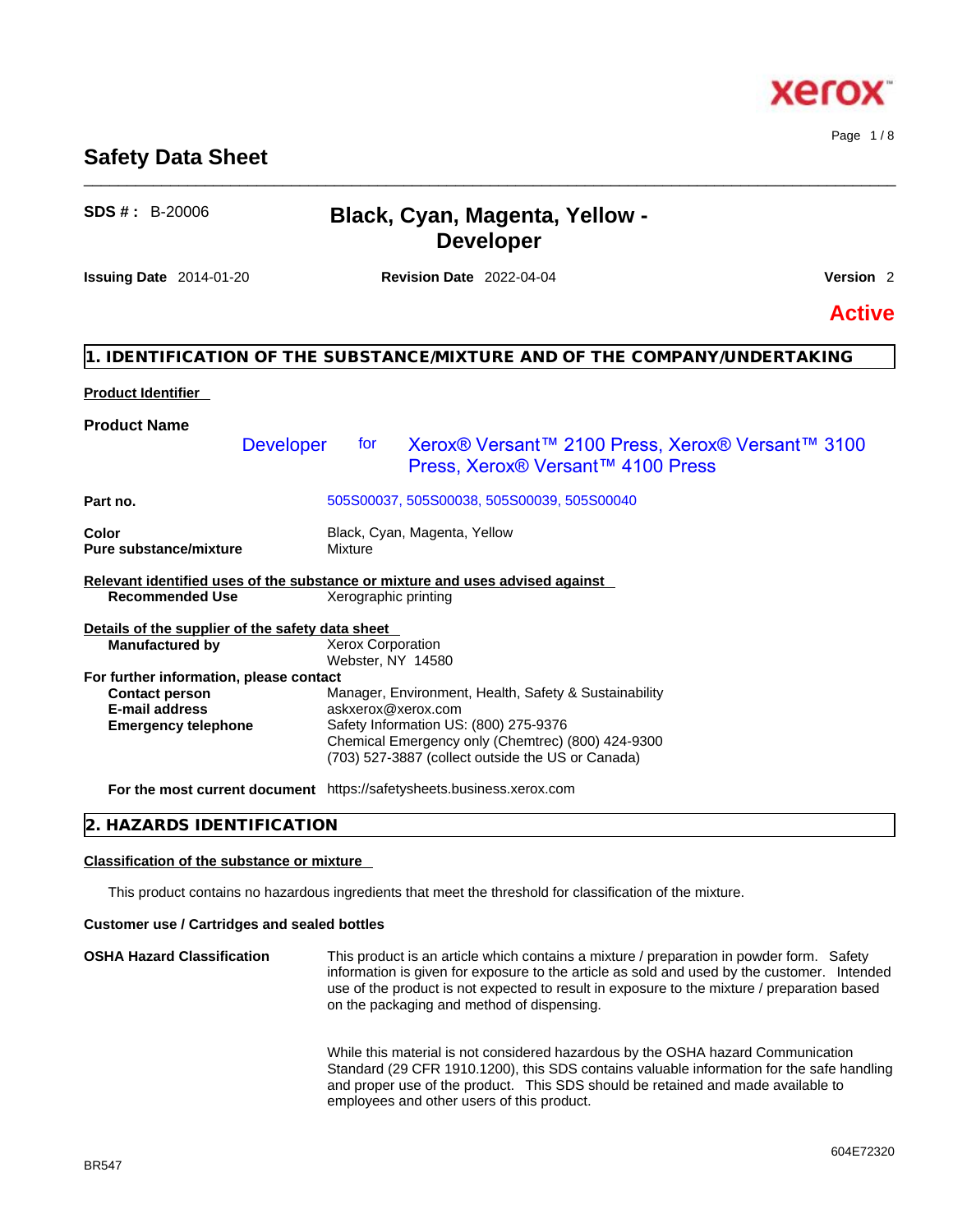

# **Label elements**

| <b>Signal Word</b>              | None          |
|---------------------------------|---------------|
| <b>Hazard Statements</b>        | None required |
| <b>Precautionary Statements</b> | None required |

# **Other hazards**

Not a PBT according to REACH Annex XIII

# **3. COMPOSITION/INFORMATION ON INGREDIENTS**

# **Mixtures**

| <b>Chemical Name</b>  | CAS No.     | Weight % | <b>Classification (Reg.</b><br>1272/2008) | <b>Hazard Statements</b> |
|-----------------------|-------------|----------|-------------------------------------------|--------------------------|
| Ceramic materials     | 66402-68-4  | >70      | $\overline{\phantom{a}}$                  | --                       |
| Resin                 | Proprietary | $<$ 20   | $- -$                                     | $- -$                    |
| <b>Yellow Pigment</b> | 6358-31-2   | $0 - 5$  | --                                        | $- -$                    |
| Carbon black          | 1333-86-4   | $0 - 5$  | $- -$                                     | --                       |
| Cyan Pigment          | 147-14-8    | $0 - 5$  | $- -$                                     |                          |
| Magenta pigment       | Proprietary | $0 - 5$  | $- -$                                     | $\overline{\phantom{m}}$ |
| Titanium dioxide      | 13463-67-7  |          | Carc (Inhal) 2                            | H <sub>351</sub>         |

"--" indicates no classification or hazard statements apply.

Full text of H- statements: see section 16

# **4. FIRST AID MEASURES**

# **Description of first-aid measures**

| <b>General advice</b>                                       | For external use only. When symptoms persist or in all cases of doubt seek medical advice.    |
|-------------------------------------------------------------|-----------------------------------------------------------------------------------------------|
|                                                             | Show this material safety data sheet to the doctor in attendance.                             |
| Eye contact                                                 | Immediately flush with plenty of water. After initial flushing, remove any contact lenses and |
|                                                             | continue flushing for at least 15 minutes                                                     |
| <b>Skin contact</b>                                         | Wash skin with soap and water                                                                 |
| <b>Inhalation</b>                                           | Move to fresh air                                                                             |
| Ingestion                                                   | Rinse mouth with water and afterwards drink plenty of water or milk                           |
| Most important symptoms and effects, both acute and delayed |                                                                                               |
| <b>Acute toxicity</b>                                       |                                                                                               |
| <b>Eyes</b>                                                 | No known effect                                                                               |
| <b>Skin</b>                                                 | No known effect                                                                               |
| <b>Inhalation</b>                                           | No known effect                                                                               |
| Ingestion                                                   | No known effect                                                                               |
| <b>Chronic toxicity</b>                                     | No known effects under normal use conditions                                                  |
| <b>Main symptoms</b>                                        | Overexposure may cause:                                                                       |
|                                                             | mild respiratory irritation similar to nuisance dust.                                         |
| <b>Aggravated Medical Conditions</b>                        | None under normal use conditions                                                              |
|                                                             | Indication of immediate medical attention and special treatment needed                        |
| <b>Protection of first-aiders</b>                           | No special protective equipment required                                                      |
| Notes to physician                                          | Treat symptomatically                                                                         |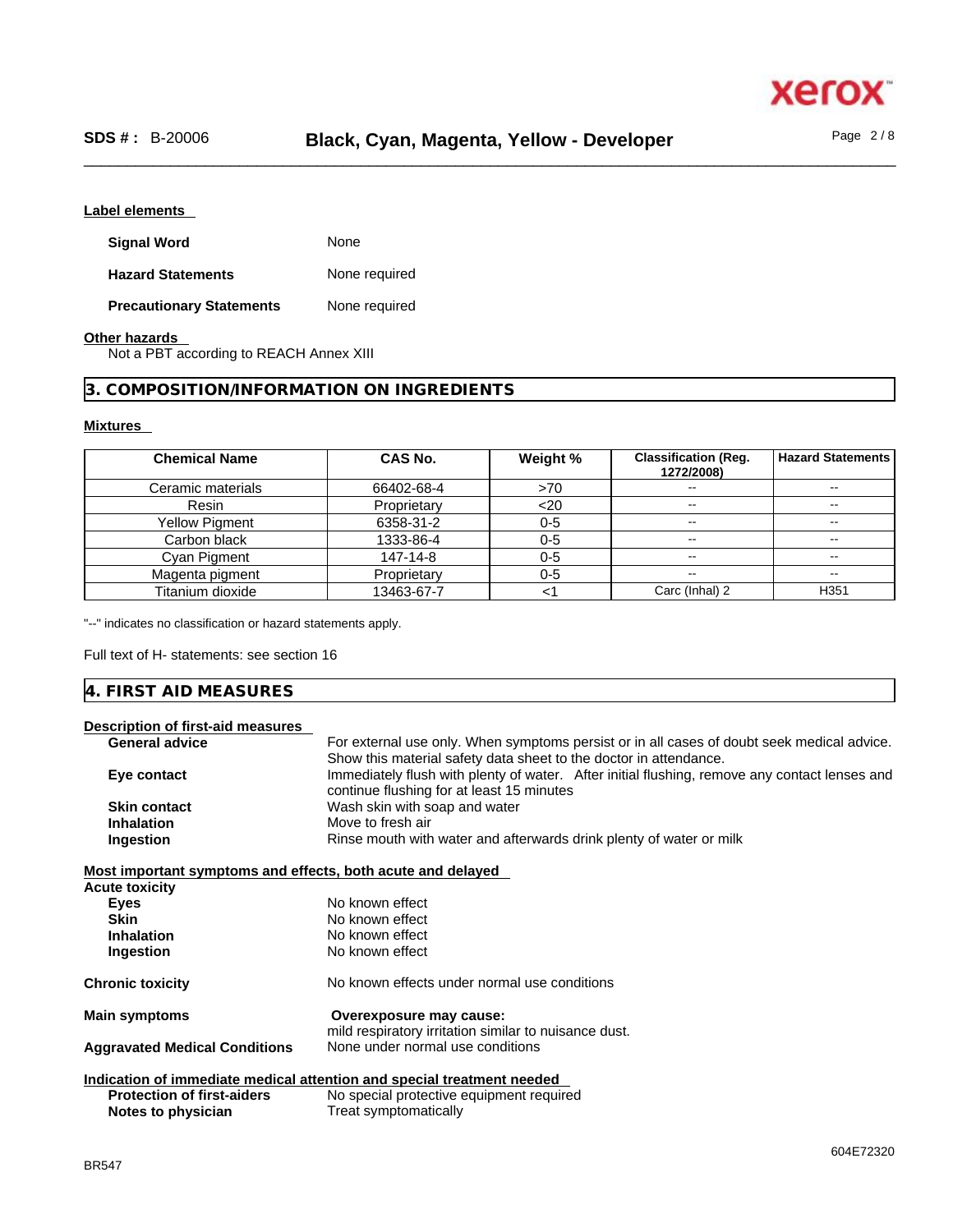# **5. FIRE-FIGHTING MEASURES**

#### **Extinguishing media**

**Suitable extinguishing media** Use water spray or fog; do not use straight streams, Foam **Unsuitable extinguishing media** Do not use a solid water stream as it may scatterand spread fire

#### **Special hazards arising from the substance or mixture**

Fine dust dispersed in air, in sufficient concentrations, and in the presence of an ignition source is a potential dust explosion hazard

#### **Hazardous combustion products**

Hazardous decomposition products due to incomplete combustion, Carbon oxides, Nitrogen oxides (NOx)

#### **Advice for fire-fighters**

In the event of fire and/or explosion do not breathe fumes. Wear fire/flame resistant/retardant clothing. Use self-contained pressure-demand breathing apparatus if needed to prevent exposure to smoke or airborne toxins. Wear self-contained breathing apparatus and protective suit

| Other information   |                                         |
|---------------------|-----------------------------------------|
| <b>Flammability</b> | Not flammable. Will not readily ignite. |
| <b>Flash point</b>  | Not applicable                          |

# **6. ACCIDENTAL RELEASE MEASURES**

#### **Personal precautions, protective equipment and emergency procedures**

Avoid breathing dust

## **Environmental precautions**

Although toner is not an aquatic toxin, microplastics may be a physical hazard to aquatic life and should not be allowed to enter drains, sewers, or waterways

#### **Methods and material for containment and cleaning up**

| <b>Methods for containment</b> | Prevent dust cloud                                                                 |
|--------------------------------|------------------------------------------------------------------------------------|
| Methods for cleaning up        | Use an electrically protected vacuum cleaner to remove excess, then wash with COLD |
|                                | water. Hot water fuses the toner, making it difficult to remove                    |

#### **Reference to other sections**

See section 12 for additional ecological information See Section 13 for additional information

# **7. HANDLING AND STORAGE**

# **Precautions for safe handling**

| Advice on safe handling | Handle in accordance with good industrial hygiene and safety practice, Avoid dust |
|-------------------------|-----------------------------------------------------------------------------------|
|                         | accumulation in enclosed space, Prevent dust cloud                                |
|                         |                                                                                   |

# **Hygiene measures** None under normal use conditions

#### **Conditions for safe storage, including any incompatibilities**

#### **Technical measures and storage conditions**

Keep container tightly closed in a dry and well-ventilated place, Store at room temperature

**Incompatible products** None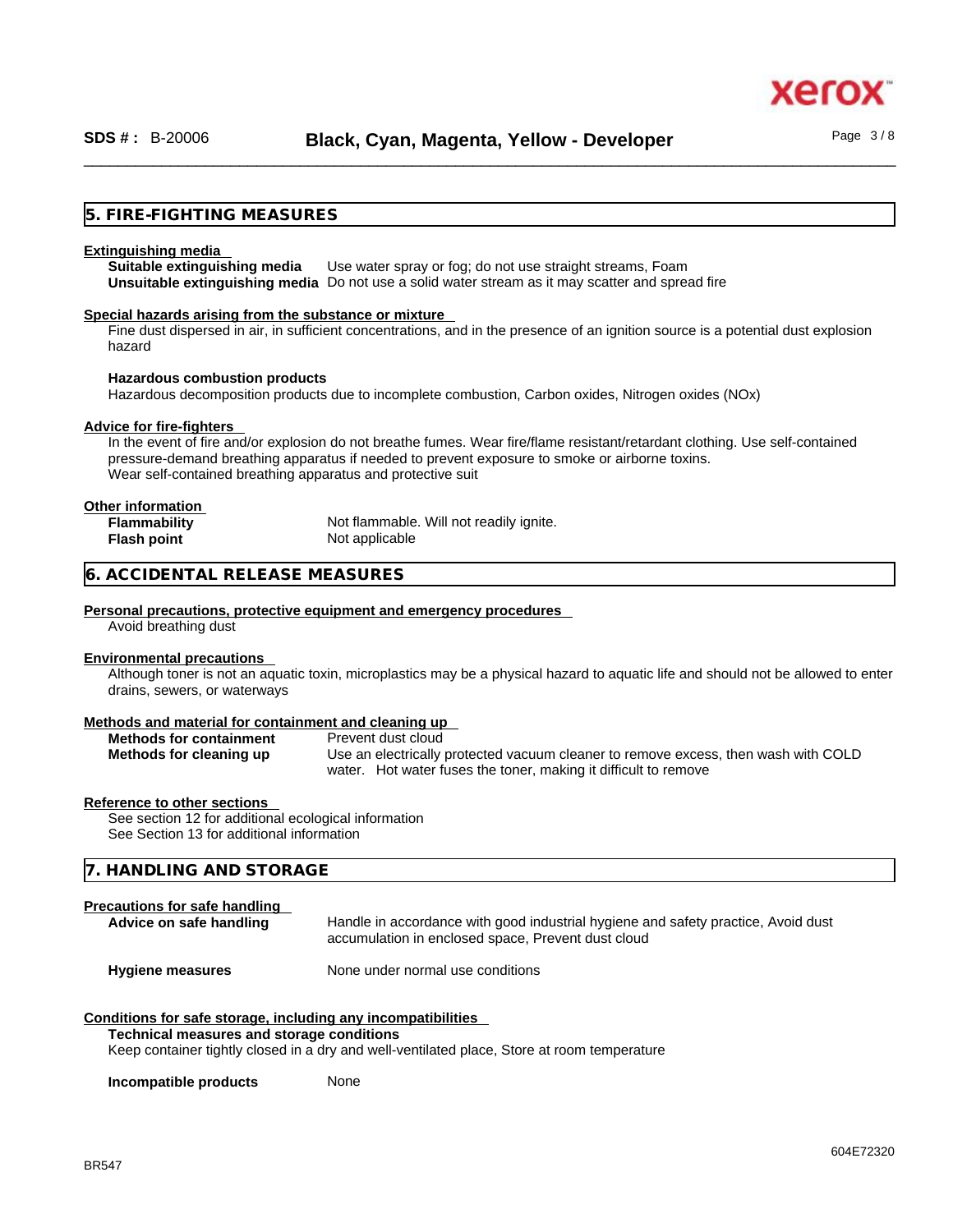# **Specific end uses**

Xerographic printing

# **8. EXPOSURE CONTROLS/PERSONAL PROTECTION**

# **Control parameters**

**Exposure Limits Xerox Exposure Limit<br>Xerox Exposure Limit** 

**ACGIH TLV TWA** 10 mg/m<sup>3</sup> (inhalable particles) **ACGIH TLV TWA** 3 mg/m<sup>3</sup> (respirable dust) **OSHA PEL TWA** 15 mg/m<sup>3</sup> (total dust) **OSHA PEL TWA** 5 mg/m<sup>3</sup> (respirable dust)  $2.5 \text{ mg/m}^3$  (total dust) **Xerox Exposure Limit** 0.4 mg/m<sup>3</sup> (respirable dust)

### **Component Information**

| <b>Chemical Name</b> | <b>ACGIH TLV</b>                                     | <b>OSHA PEL</b>             |
|----------------------|------------------------------------------------------|-----------------------------|
| Ceramic materials    | TWA: 5 mg/m <sup>3</sup> TWA: 0.02 mg/m <sup>3</sup> | Ceiling: $5 \text{ mg/m}^3$ |
|                      | TWA: $0.1 \text{ mg/m}^3$                            |                             |
| Carbon black         | TWA: $3 \text{ ma/m}^3$                              | TWA: $3.5 \text{ ma/m}^3$   |
| Cyan Pigment         | TWA: 1 mg/m <sup>3</sup>                             |                             |
| Titanium dioxide     | TWA: $10 \text{ mg/m}^3$                             | TWA: $15 \text{ mg/m}^3$    |

#### **Exposure controls**

**Engineering measures** None under normal use conditions

#### **Individual protection measures, such as personal protective equipment (PPE)**

**Eye/Face protection**<br> **Exercise 20 No special protective equipment required**<br>
No special protective equipment required **Hand protection**<br> **Skin and body protection**<br>
No special protective equipment required<br>
No special protective equipment required **Skin and body protection** No special protective equipment required<br> **Respiratory protection** No special protective equipment required. No special protective equipment required. **Thermal hazards** None under normal processing

#### **Environmental Exposure Controls Environmental Exposure**

Keep out of drains, sewers, ditches and waterways

# **Controls**

# **9. PHYSICAL AND CHEMICAL PROPERTIES**

|                                                                           |                                   | Information on basic physical and chemical properties                       |                        |                         |  |
|---------------------------------------------------------------------------|-----------------------------------|-----------------------------------------------------------------------------|------------------------|-------------------------|--|
| Appearance<br><b>Physical state</b>                                       | Powder<br>Solid                   |                                                                             | Odor<br>Odor threshold | Faint<br>Not applicable |  |
| Color                                                                     | Black, Cyan, Magenta, Yellow      |                                                                             | рH                     | Not applicable          |  |
| <b>Flash point</b>                                                        |                                   | Not applicable                                                              |                        |                         |  |
| <b>Melting / Freezing Point</b><br>Boiling point/range<br>Softening point |                                   | Not applicable<br>Not applicable<br>49 - 60 °C<br>$\overline{\phantom{a}}$  | 120 - 140 °F           |                         |  |
| <b>Evaporation rate</b><br><b>Flammability</b>                            | <b>Flammability Limits in Air</b> | Not applicable<br>Not flammable. Will not readily ignite.<br>Not applicable |                        |                         |  |
| Vapor pressure<br>Vapor density<br><b>Specific gravity</b>                |                                   | Not applicable<br>Not applicable<br>4 - 5                                   |                        |                         |  |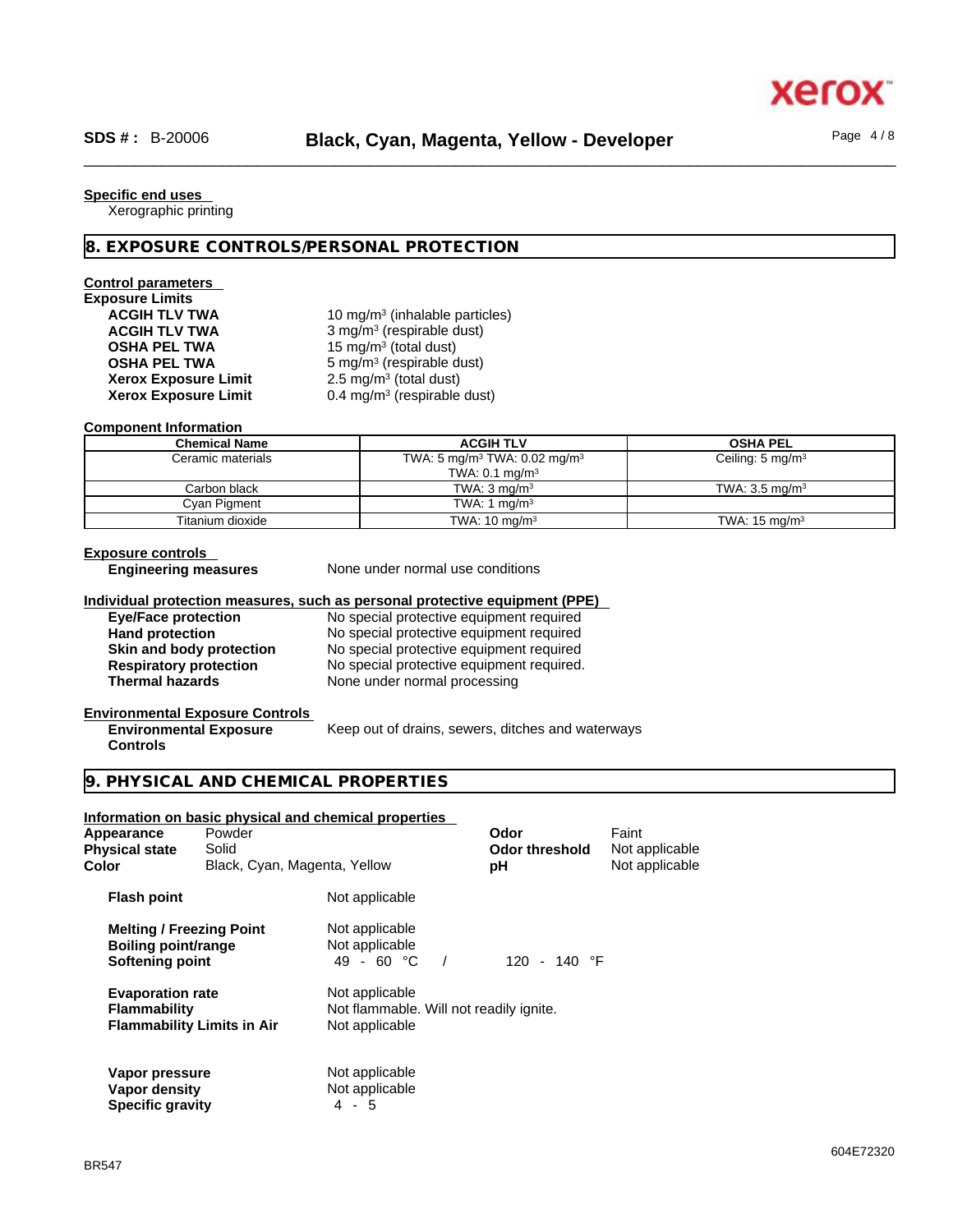

# \_\_\_\_\_\_\_\_\_\_\_\_\_\_\_\_\_\_\_\_\_\_\_\_\_\_\_\_\_\_\_\_\_\_\_\_\_\_\_\_\_\_\_\_\_\_\_\_\_\_\_\_\_\_\_\_\_\_\_\_\_\_\_\_\_\_\_\_\_\_\_\_\_\_\_\_\_\_\_\_\_\_\_\_\_\_\_\_\_\_\_\_\_\_ **SDS # :** B-20006 **Black, Cyan, Magenta, Yellow - Developer** Page 5 / 8

| <b>Water solubility</b>         | <b>Negligible</b>                                                                            |
|---------------------------------|----------------------------------------------------------------------------------------------|
| <b>Partition coefficient</b>    | Not applicable                                                                               |
| <b>Autoignition temperature</b> | Not applicable                                                                               |
| Decomposition temperature       | Not determined                                                                               |
| <b>Viscosity</b>                | Not applicable                                                                               |
| <b>Explosive properties</b>     | Fine dust dispersed in air, in sufficient concentrations, and in the presence of an ignition |
|                                 | source is a potential dust explosion hazard                                                  |
| <b>Oxidizing properties</b>     | Not applicable                                                                               |
|                                 |                                                                                              |

## **Other information**

None

# **10. STABILITY AND REACTIVITY**

#### **Reactivity**

No dangerous reaction known under conditions of normal use

#### **Chemical stability**

**Stable under normal conditions.** 

### **Possibility of hazardous reactions**

| <b>Hazardous reactions</b> | None under normal processing            |
|----------------------------|-----------------------------------------|
| Hazardous polymerization   | Hazardous polymerization does not occur |

## **Conditions to avoid**

Prevent dust cloud. Fine dust dispersed in air, in sufficient concentrations, and in the presence of an ignition source is a potential dust explosion hazard.

# **Incompatible Materials**

None

# **Hazardous decomposition products**

None under normal use

# **11. TOXICOLOGICAL INFORMATION**

*The toxicity data noted below is based on the test results of similar reprographic materials.* 

# **Information on toxicological effects**

**Acute toxicity Product Information Irritation** No skin irritation, No eye irritation **Oral LD50** > 5 g/kg (rat) **Dermal LD50**  $\rightarrow$  5 g/kg (rabbit)<br> **LC50 Inhalation**  $\rightarrow$  5 mg/L (rat. 4 h **LC50 Inhalation** > 5 mg/L (rat, 4 hr)

## **Component Information**

| <b>Chemical Name</b> | LC50 Inhalation | Dermal LD50     | Oral LD50         |
|----------------------|-----------------|-----------------|-------------------|
| Carbon black         |                 | 3 g/kg (Rabbit) | 15400 mg/kg (Rat) |
| Cyan Pigment         |                 |                 | 10000 mg/kg (Rat) |
| Magenta pigment      |                 | 3 g/kg (Rabbit) | 23 g/kg (Rat)     |
| Titanium dioxide     |                 |                 | 10000 mg/kg (Rat) |

**Chronic toxicity**

**Neurological Effects** No information No **Neurological Effects** No **No No Report Target organ effects** 

No sensitization responses were observed<br>No information available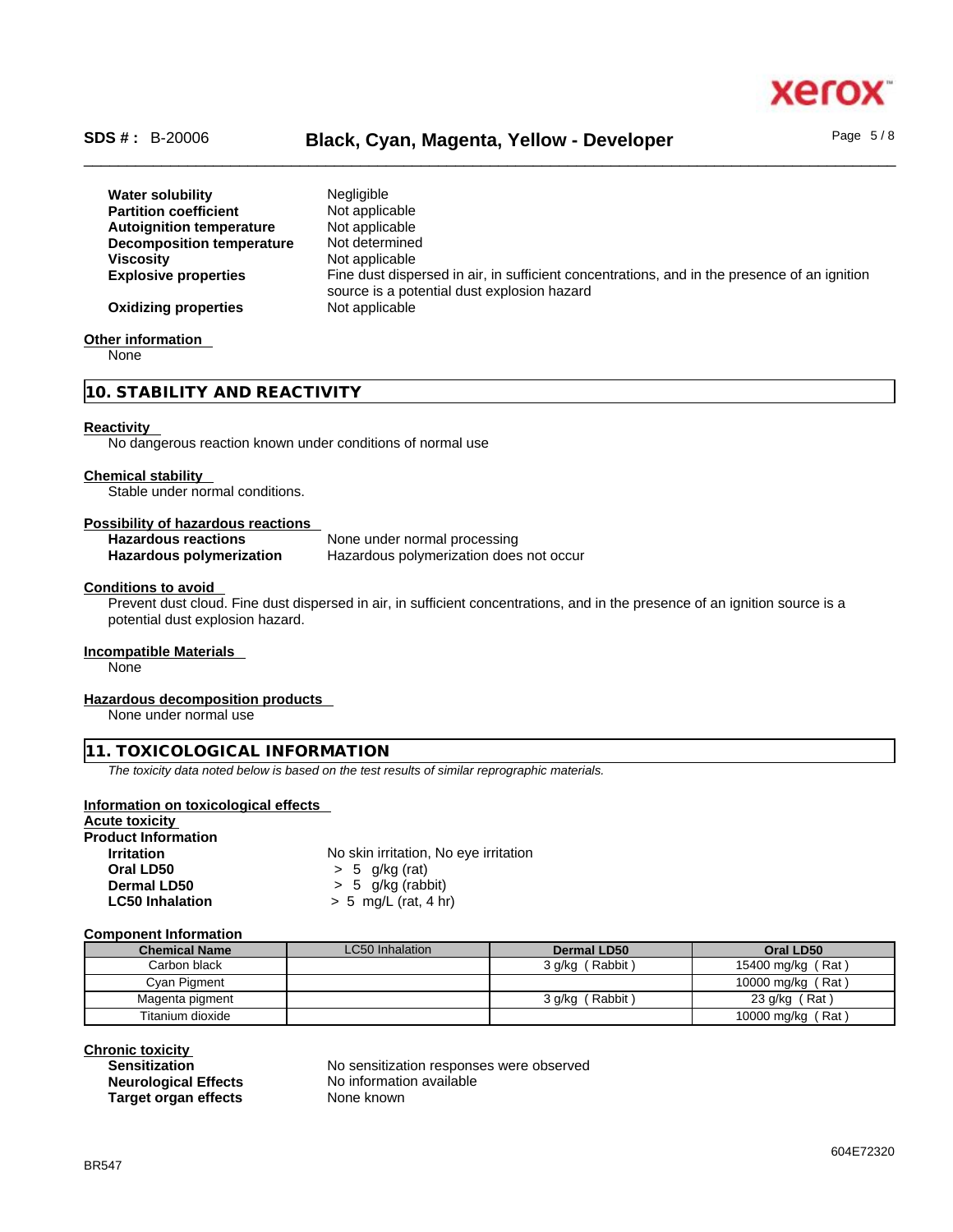

| <b>CMR Effects</b>           |                                          |             |
|------------------------------|------------------------------------------|-------------|
| <b>Mutagenic effects</b>     | Not mutagenic in AMES Test               |             |
| <b>Reproductive toxicity</b> | No information available                 |             |
| Carcinogenicity              | See "Other Information" in this section. |             |
| <b>Chemical Name</b>         | <b>NTP</b>                               | <b>IARC</b> |
| Carbon black                 |                                          | 2B          |
| Titanium dioxide             |                                          | 2Β          |

#### **Other information**

The IARC (International Agency for Research on Cancer) has listed carbon black as "possibly carcinogenic to humans". However, Xerox has concluded that the presence of carbon black in this mixture does not present a health hazard. The IARC classification is based on studies evaluating pure, "free" carbon black. In contrast, toner is a formulation composed of specially prepared polymer and a small amount of carbon black (or other pigment). In the process of making toner, the small amount of carbon black becomes encapsulated within a matrix. Xerox has performed extensive testing of toner, including a chronic bioassay (test for potential carcinogenicity). Exposure to toner did not produce evidence of cancer in exposed animals. The results were submitted to regulatory agencies and published extensively.

The IARC (International Agency for Research on Cancer) has listed titanium dioxide as "possibly carcinogenic to humans". However, Xerox has concluded that the presence of titanium dioxide in this mixture does not present a health hazard. The IARC classification is based on studies in rats using high concentrations of pure, unbound TiO 2 particles of respirable size. Epidemiological studies do not suggest a carcinogenic effect in humans. In addition, the titanium dioxide in this mixture is encapsulated in a matrix or bound to the surface of the toner.

| Other toxic effects      |                |  |
|--------------------------|----------------|--|
| <b>Aspiration Hazard</b> | Not applicable |  |
| Other adverse effects    | None known     |  |

# **Information on other hazards**

**Endocrine disrupting properties** This product does not contain any known or suspected endocrine disruptors

# **12. ECOLOGICAL INFORMATION**

### **Toxicity**

On available data, the mixture / preparation is not harmful to aquatic life

# **Component Information**

| <b>Chemical Name</b> | Toxicity to algae | <b>Toxicity to fish</b> | Toxicitv to<br>microorganisms | Toxicity to daphnia and<br>lother aquatic invertebrates |
|----------------------|-------------------|-------------------------|-------------------------------|---------------------------------------------------------|
| Carbon black         |                   |                         |                               | i > 5600 ma/L 24 h<br>EC50.                             |

# **Persistence and degradability**

Not readily biodegradable

#### **Bioaccumulative potential**

Bioaccumulation is unlikely

## **Mobility in soil**

Insoluble in water **Component Information**

| <b>POINTING INTO INTERNATIONAL</b> |            |  |
|------------------------------------|------------|--|
| <b>Chemical Name</b>               | Pow<br>log |  |
| ∵van<br>Diamont<br>$\mathbf{v}$    | v.v        |  |

#### **Results of PBT and vPvB assessment**

This substance is not considered to be persistent, bioaccumulating nor toxic (PBT)

# **Endocrine disrupting properties**

This product does not contain any known or suspected endocrine disruptors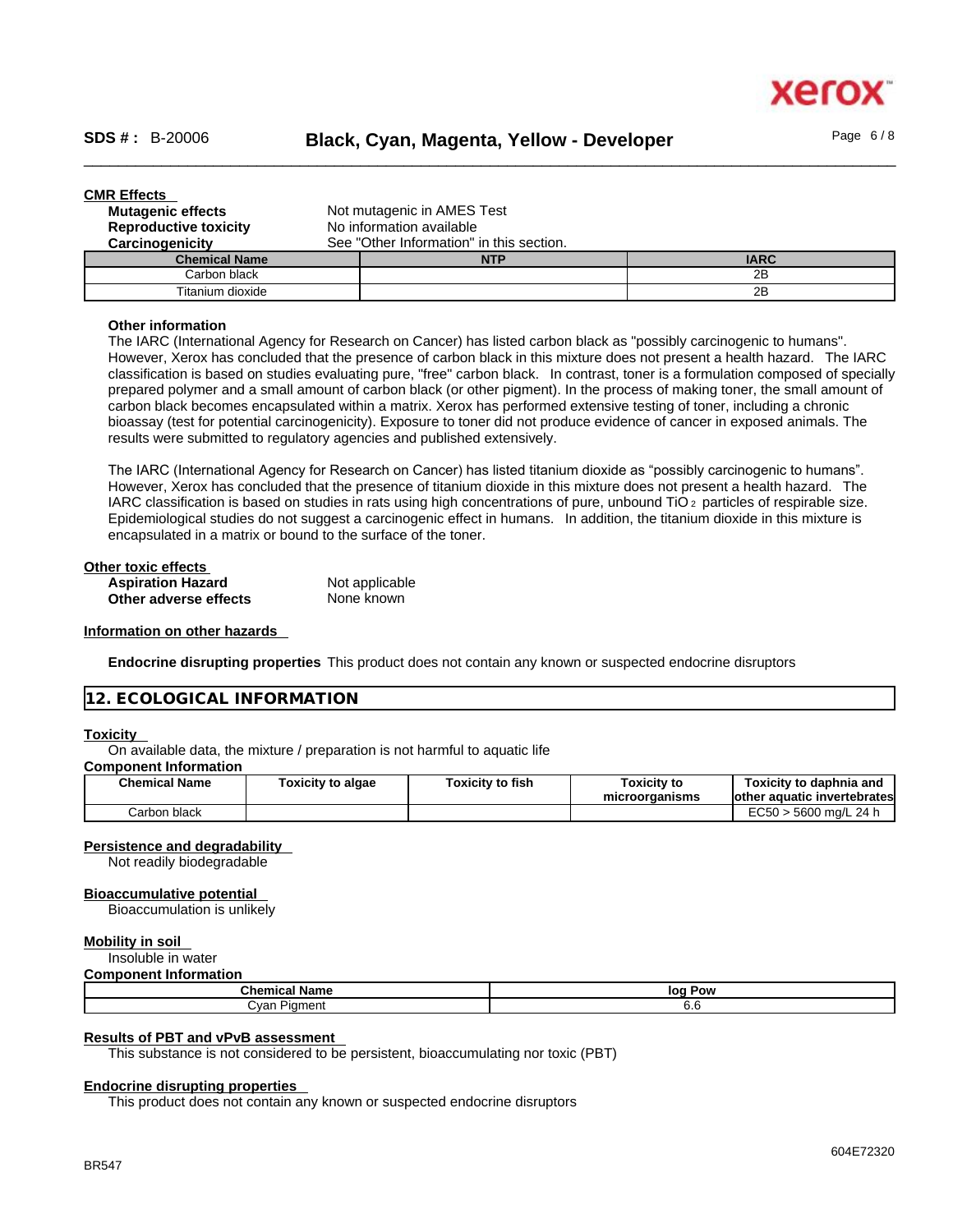# **Other adverse effects**

Although toner is not an aquatic toxin, microplastics may be a physical hazard to aquatic life and should not be allowed to enter drains, sewers, or waterways.

| 13. DISPOSAL CONSIDERATIONS                              |                                                                                                                                                                             |
|----------------------------------------------------------|-----------------------------------------------------------------------------------------------------------------------------------------------------------------------------|
| Waste treatment methods<br><b>Waste Disposal Methods</b> | Can be landfilled or incinerated, when in compliance with local regulations If incineration is<br>to be carried out, care must be exercised to prevent dust clouds forming. |
| Contaminated packaging                                   | No special precautions are needed in handling this material                                                                                                                 |
| Other information                                        | Although toner is not an aquatic toxin, microplastics may be a physical hazard to aquatic life<br>and should not be allowed to enter drains, sewers, or waterways.          |
|                                                          |                                                                                                                                                                             |

| <b>Chemical Name</b>      | California<br><b>Hazardous Waste Status</b> |
|---------------------------|---------------------------------------------|
| <i>J</i> eramic materials | Гохіс                                       |
|                           |                                             |

# **14. TRANSPORT INFORMATION**

This material is not subject to regulation as a hazardous material for shipping

| 15. REGULATORY INFORMATION |
|----------------------------|
|----------------------------|

# **Safety, health and environmental regulations/legislation specific for the substance or mixture**

## **OSHA Regulatory Status**

This product is an article which contains a mixture / preparation in powder form. Safety information is given for exposure to the article as sold and used by the customer. Intended use of the product is not expected to result in exposure to the mixture / preparation based on the packaging and method of dispensing.

While this material is not considered hazardous by the OSHA hazard Communication Standard (29 CFR 1910.1200), this SDS contains valuable information for the safe handling and proper use of the product. This SDS should be retained and made available to employees and other users of this product.

# **Canada**

This product has been classified in accordance with the hazard criteria of the Hazardous Products Regulations (HPR), and the SDS contains all the information required by the HPR.

## **International Inventories**

| TSCA            | Complies |
|-----------------|----------|
| <b>DSL/NDSL</b> | Complies |

# **U.S. Federal Regulations**

# **SARA 313**

Section 313 of Title III of the Superfund Amendments and Reauthorization Act of 1986 (SARA). This product does not contain any chemicals which are subject to the reporting requirements of the Act and Title 40 of the Code of Federal Regulations, Part 372 **Clean Water Act**

This product is not regulated as a pollutant pursuant to the Clean Water Act (40 CFR 122.21 and 40 CFR 122.42).

**Clean Air Act,Section 112 Hazardous Air Pollutants (HAPs) (see 40 CFR 61)**

This product is not regulated as a hazardous air pollutant (HAPS) under Section 112 of the Clean Air Act Amendments of 1990. **CERCLA**

This material, as supplied, does not contain any substances regulated as hazardous substances under the Comprehensive